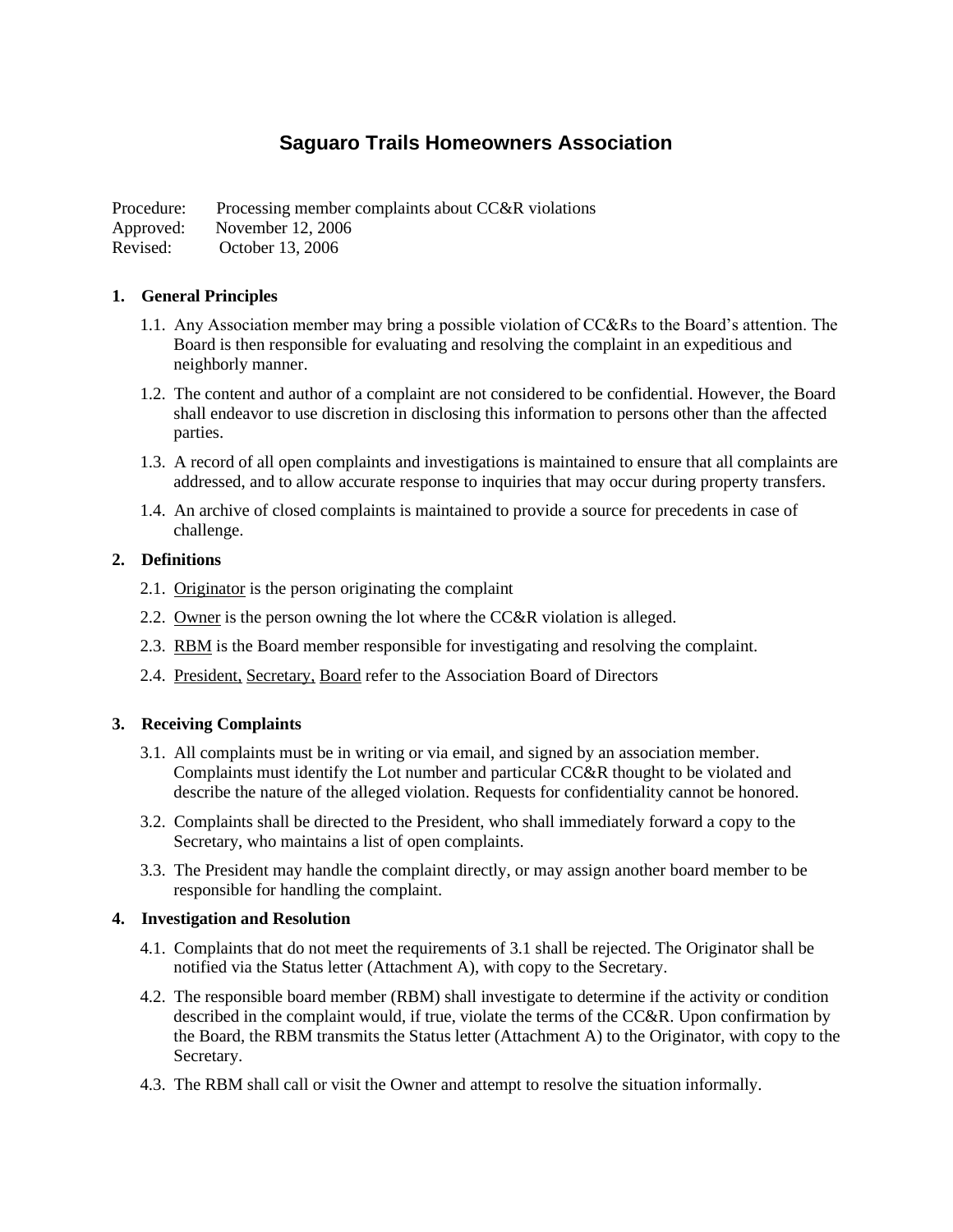- 4.4. If the complaint cannot be resolved immediately, the RBM shall prepare a draft Notice of Complaint (Attached) and send to the President, who shall consult with other Board members before sending to the Owner. Secretary shall maintain a copy of the Notice.
- 4.5. The Notice of Complaint asks for a response within 30 days. If none is received within that time, or if the situation appears unresolvable, the President shall call a special Board meeting to authorize turning the matter over to the Association attorney.

#### **5. Closeout**

- 5.1. Except for those rejected per 4.1, complaints shall be considered Open until closure is approved by a majority of the Board.
- 5.2. Once the matter is resolved, the Board shall send a Resolution of Complaint (Attachment C) to the Originator with copy to the Owner.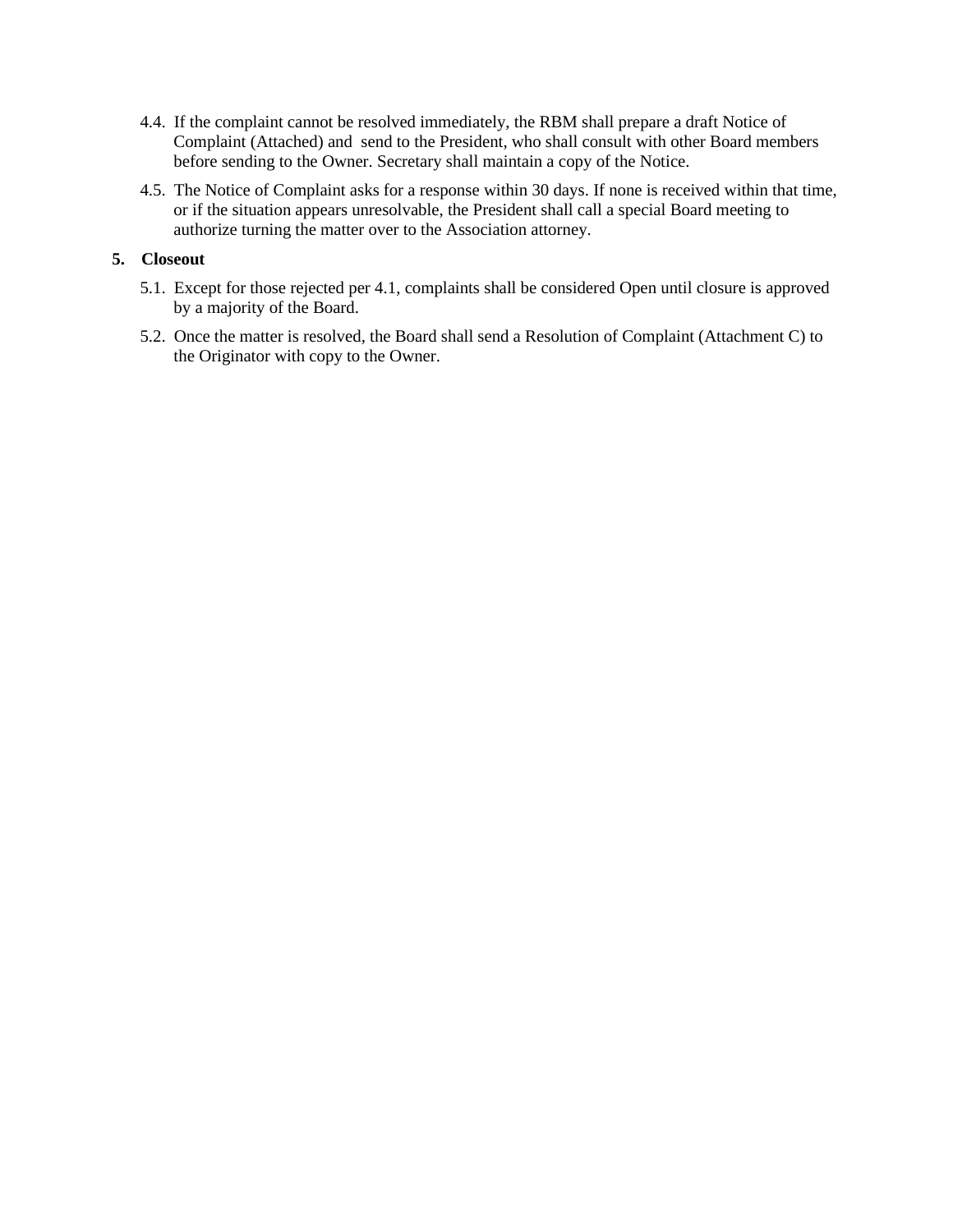# **Attachments (Form Letters)**

- A. Status of Complaint
- B. Notice of Violation
- C. Resolution of Complaint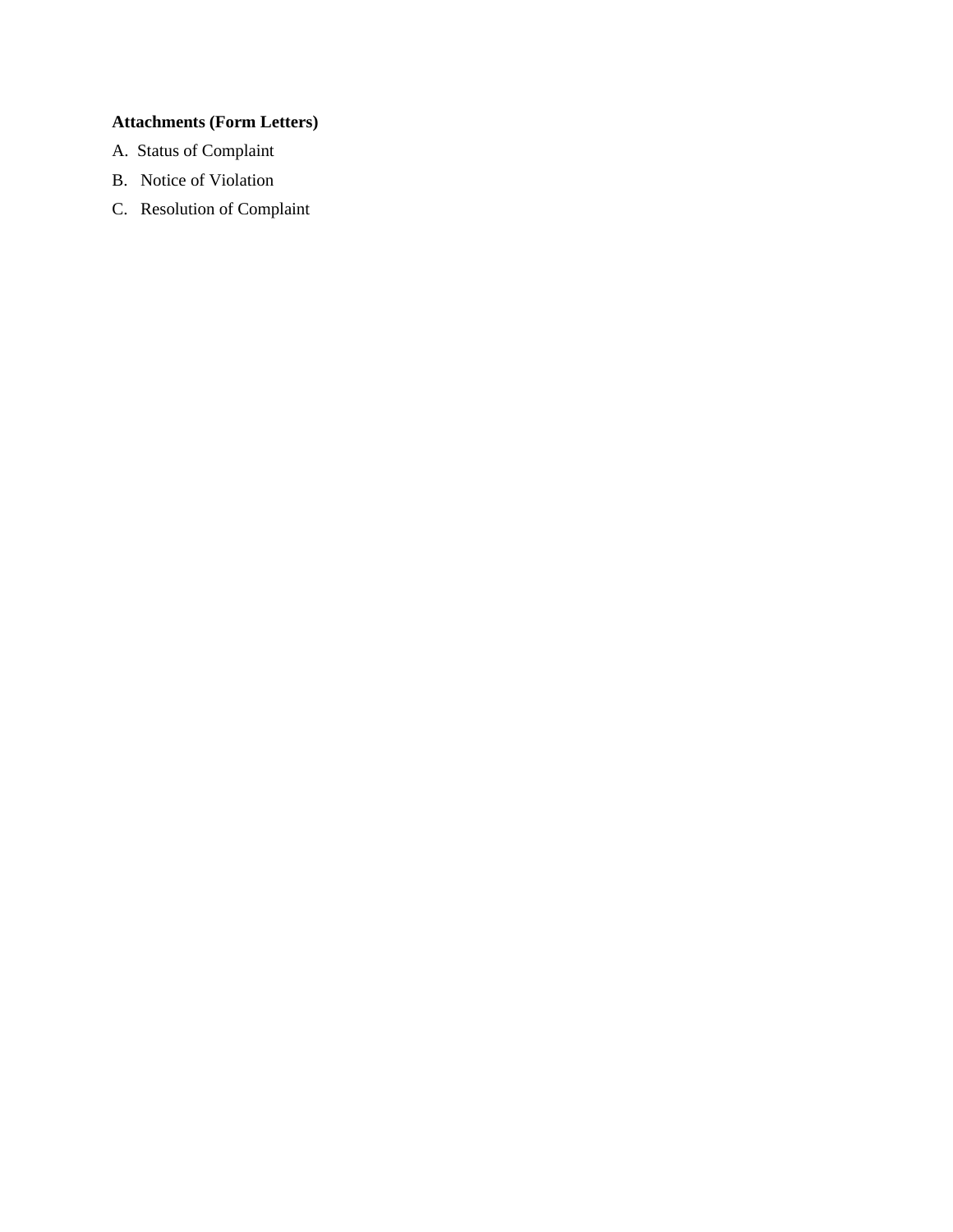| To:               |                                                                                                                                                                                |
|-------------------|--------------------------------------------------------------------------------------------------------------------------------------------------------------------------------|
|                   | <u> 1989 - Johann Barbara, martxa alemaniar amerikan a</u>                                                                                                                     |
|                   |                                                                                                                                                                                |
|                   |                                                                                                                                                                                |
|                   |                                                                                                                                                                                |
| Subject:          | Status of complaint regarding violation of CC&Rs                                                                                                                               |
| <b>Reference:</b> |                                                                                                                                                                                |
|                   |                                                                                                                                                                                |
|                   | The Board of Directors finds that your complaint appears to have merit. We will be following up, and<br>will let you know when the complaint is resolved.                      |
|                   | The Board of Directors is unable to follow up for the reason noted below. If you are not satisfied with<br>this action by the Board, please feel free to amend your complaint. |
|                   | The complaint does not identify a specific CC&R                                                                                                                                |
|                   | We cannot honor your request for confidentiality.                                                                                                                              |
|                   | The condition described in your complaint, even if true, would not appear to constitute a<br>violation of the CC&Rs.                                                           |
| ×.                |                                                                                                                                                                                |
| <b>Remarks:</b>   |                                                                                                                                                                                |

*FOR THE BOARD OF DIRECTORS*

 Date: By: <u>Phone:</u> Phone: Phone: Phone: Phone: Phone: Phone: Phone: Phone: Phone: Phone: Phone: Phone: Phone: Phone: Phone: Phone: Phone: Phone: Phone: Phone: Phone: Phone: Phone: Phone: Phone: Phone: Phone: Phone: Phone: Phone:

Cc: Secretary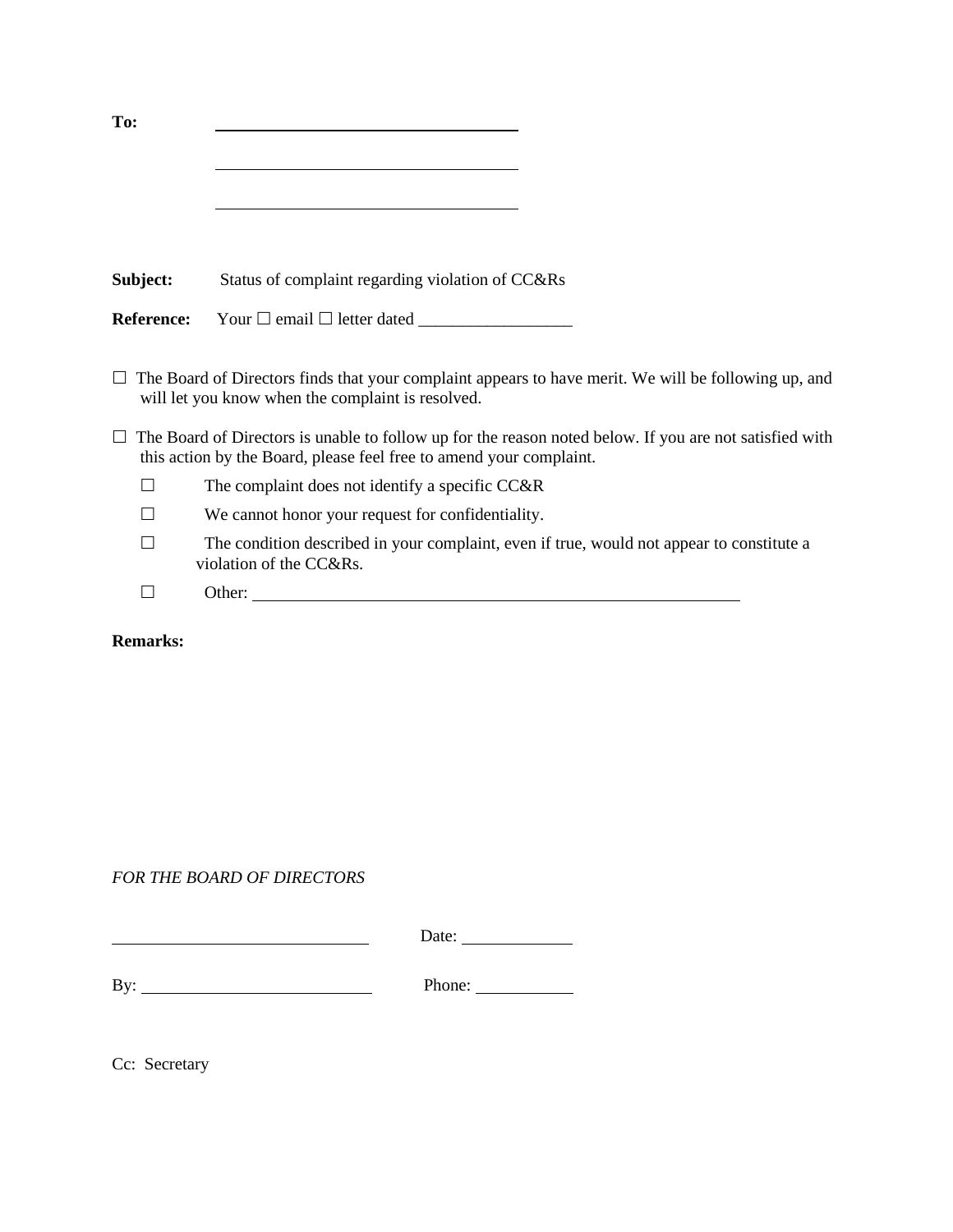| To: |  |
|-----|--|
|     |  |
|     |  |
|     |  |
|     |  |

**Subject:** Notice of violation of CC&Rs

The Board has received a complaint alleging a violation of the CC&Rs at Lot  $\#$  . It appears from our investigation that that the complaint has merit. The following are the specifics:

We have been unable to close out this complaint to the satisfaction of all parties. We would prefer to find a way of resolving the issue without involving the Association's attorney. We therefore request that you check one or more of the boxes below, and return this page as soon as possible, but certainly within 30 days. If you need to discuss, please call.

*FOR THE BOARD OF DIRECTORS*

|     | Date:<br>the control of the control of |
|-----|----------------------------------------|
| By: | Phone: $\qquad \qquad$                 |

# **Lot Owner Response**

- $\Box$  The situation has already been corrected.
- $\Box$  I'll correct the situation.  $\Box$  Immediately  $\Box$  Within approximately  $\Box$  days.
- $\Box$  I don't believe that that this action or condition would violate the CC&Rs (Explain)
- $\Box$  The complaint does not accurately describe the situation. (Explain)

**Comments:** (Attach extra pages if necessary)

| <b>Owner Signature:</b> | Date: |
|-------------------------|-------|
|-------------------------|-------|